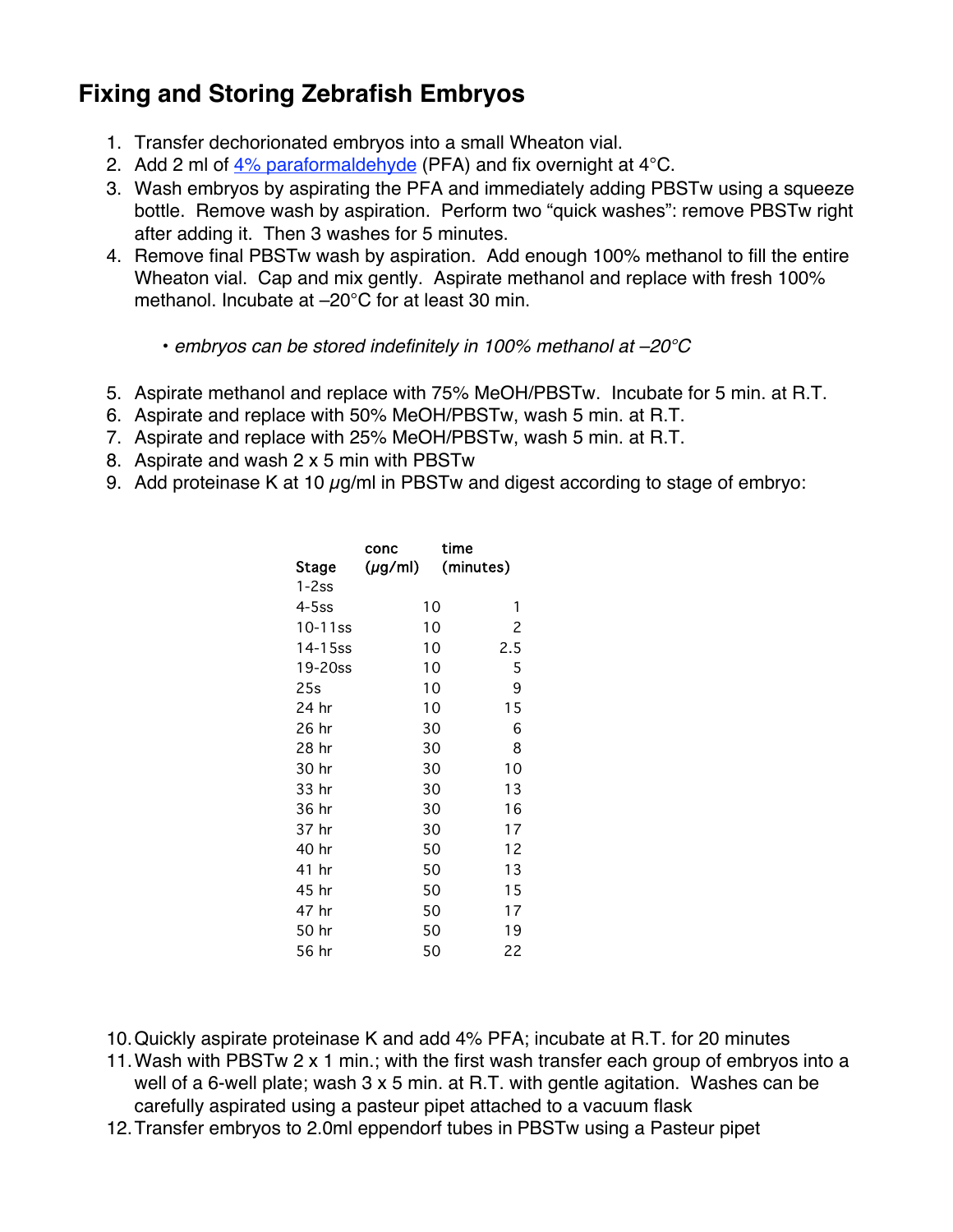### **Hybridization**

1. Remove excess PBSTw and add 500µl of HB4; incubate at 65 C with agitation for 1-2 hr.

the best way to remove the excess PBSTw is to vacuum aspirate the majority of liquid then use a P200 pipet to remove the remaining liquid – get as much liquid off as possible

2. Dilute probe 1:10 in HB4 (final volume: 100µl) for each sample to be hybridized and heat to 80 C for 5-10 min.; cool on ice

> if the riboprobe synthesis reaction gave a low yield of probe, the amount used for hybridization should be increased

3. Remove HB4 and replace with probe/HB4 mix

as in step 1, first vacuum aspirate most of the volume to remove the HB4 then get remaining liquid with a P200

- 4. Incubate overnight at 70 C with gentle agitation
- 5. Wash embryos 2 x 30 min. in 2x SSCTw/50% formamide at 65 C
- 6. Wash 15 min. in 2xSSCTw at 65 C
- 7. Wash 2 x 30 min. in 0.2xSSCTw at 65 C

## **Staining**

- 1. Block for at least 1 hour with PBSTw/5%sheep serum
- 2. Incubate embryos in 100µl of preabsorbed sheep anti-DIG Fab fragments at 1:2000 in PBSTw for 2 hours at R.T. with shaking
- 3. Wash 6x at R.T. with PBSTw; time for incubation is variable; start with first wash at 5 min., second at 10 min., etc. second to last wash can be overnight at 4C. The final wash can be up to 1 hour, the following day.
- 4. Wash 2x 5 min. with staining buffer (SB) (do not shake)
- 5. Stain in staining solution (SS) for up to 48 hours. (In the dark!!!!!!!!!!!!) Also, check after a hour to see how much stain has been absorbed.